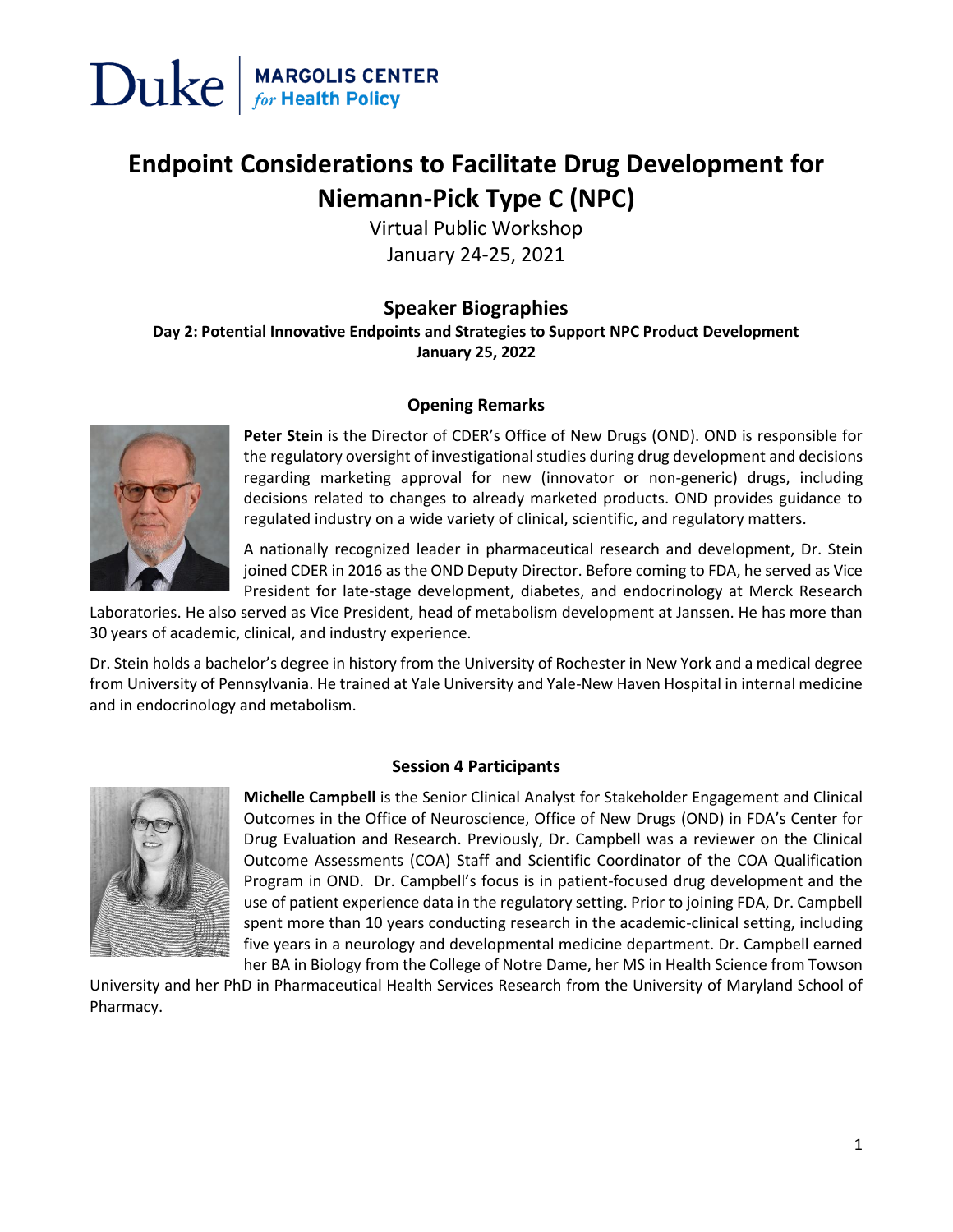## $\sum$ uke  $\int_{\text{for Health Policy}}^{\text{MARGOLIS CENTER}}$



**Ray Dorsey** is the David M. Levy Professor of Neurology at the University of Rochester Medical Center. His vision is that anyone anywhere can participate in research and receive care. His research has been published in leading journals and has been featured in multiple news outlets. In 2020, Ray and his colleagues wrote *Ending Parkinson's Disease*, a book that provides a prescription for ending the world's fastest growing brain disease. Ray previously directed the movement disorders division and neurology telemedicine at Johns Hopkins and worked as a consultant for McKinsey & Company. In 2015, the White House recognized him as a "Champion for Change" for Parkinson's disease.



**Harry Koujaian** is the father of Alec, age 23, who has NPC and daughter Hayley, who passed away from NPC in April 2020. He and his wife are very involved in the NPC community in the quest to get regulatory approvals for some of the currently available treatments with the ultimate goal of finding a cure for NPC. His son Alec often presents at FDA sessions regarding his life living with NPC – both challenges and triumphs.



**Greg Licholai** teaches at the Yale School of Management and is Co-Director of the Center for Digital Health. He also co-teaches Innovating Health Care at Harvard Business School. He is Chief Medical and Information Officer at PRA Health Sciences, a leading pharmaceutical service, healthcare data and contract research provider. Previously, he was President of the rare disease division of Moderna Therapeutics, President and Chief Medical Officer at Castle Creek Pharmaceuticals and was a partner at McKinsey & Co. where he ran the healthcare data service line. He was also an executive at Proteostasis, Amicus Therapeutics and Medtronic Neurological as well as venture investor for Domain Associates. He was co-founder of Immunome Therapeutics. Greg has degrees from

Harvard Business School, Yale School of Medicine, Columbia University and Boston College. He trained at the Brigham and Women's, Children's, and Massachusetts General Hospitals. He serves on multiple company and non-profit boards including the Digital Medicine Society (DiMe) and advisor on the Clinical Trials Transformation Initiative (CTTI), a public private partnership co-founded by Duke University and the Food and Drug Administration (FDA). He writes about innovation in healthcare for Forbes.



**David Lynch** is a graduate of Yale University, majoring in Molecular Biophysics and Biochemistry, and obtained his MD and PhD at the Johns Hopkins University School of Medicine, graduating in 1988. His PhD thesis was on processing of endogenous opioid peptides. He completed internship and neurology residency at the University of Pennsylvania, followed by a fellowship in molecular pharmacology, neurogenetics and movement disorders at the same institution. He was appointed to the faculty in 1995 as an Assistant Professor in Neurology and Pediatrics. He was promoted and received tenure in 2004 and promoted to Full Professor in 2010. He has published over 250 scientific papers, mainly on NMDA receptors, antiNMDA receptor encephalitis, and Friedreich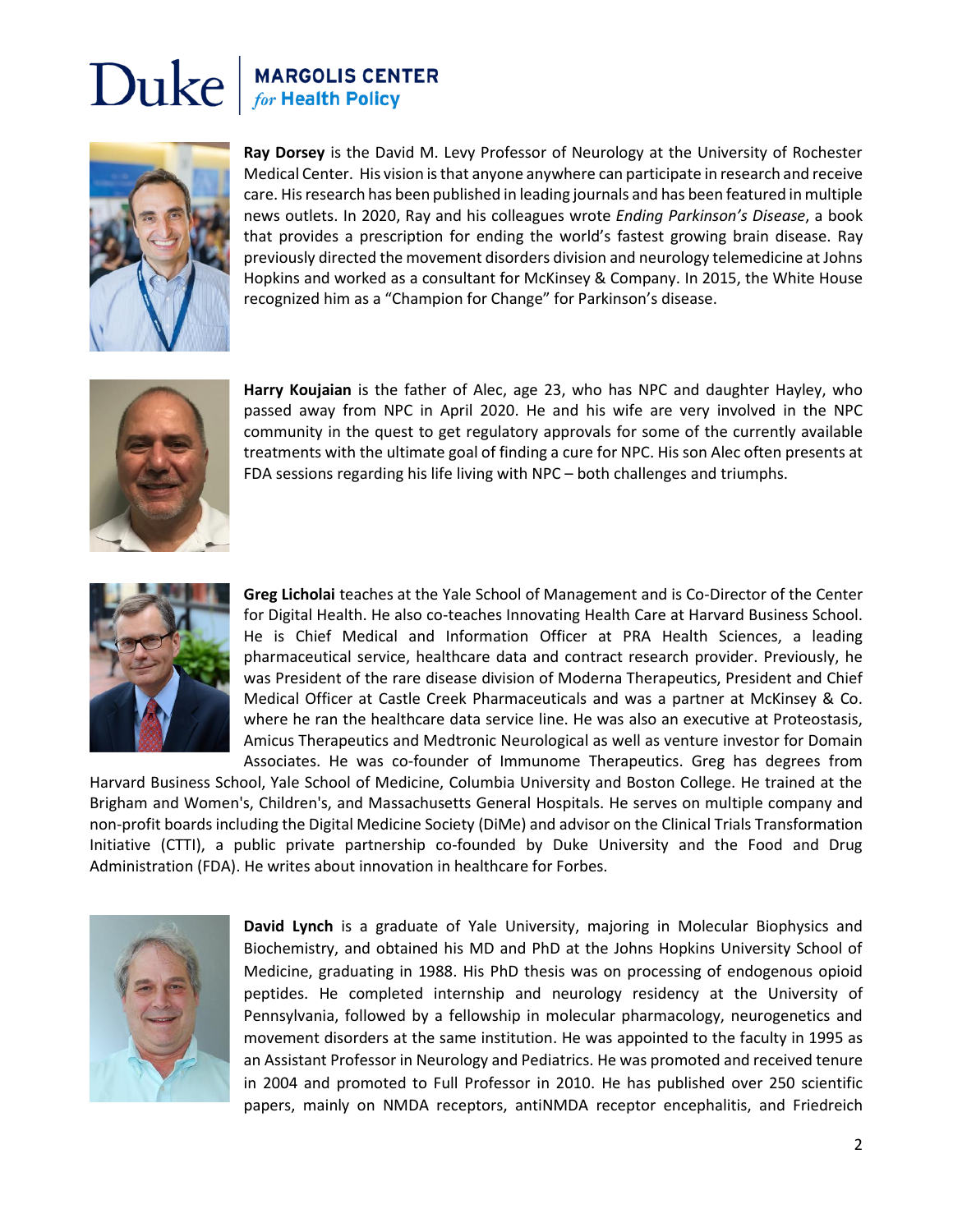# **MARGOLIS CENTER**<br>for Health Policy

Ataxia, with greater than 23,000 citations. He has been continuously funded by the NIH since 1994 for basic science, clinical science and translational projects.



**Anindita (Annie) Saha** is the Assistant Director for the Digital Health Center of Excellence (DHCoE) at the Food and Drug Administration (FDA) Center for Devices and Radiological Health (CDRH). Ms. Saha is leading the development of partnerships, regulatory science, strategic planning, and operations for the newly formed DHCoE to empower digital health stakeholders in advancing healthcare. Additionally, Annie helped incubate and continues to support CDRH's patient science and engagement efforts to advance the science and adoption of patient input as evidence, including patient preference information (PPI), clinical outcome assessments (COAs) including patient-reported outcomes (PROs), and

patient-generated health data (PGHD). These efforts include researching the use of digital health technologies to capture the patient perspective. Previously, Annie was the Director of Partnerships to Advance Innovation and Regulatory Science (PAIRS) where she oversaw a broad program portfolio, supporting a number of strategic partnership and regulatory science programs for CDRH. This included relationships with the Medical Device Innovation Consortium and other public-private partnerships, Network of Experts, Critical Path, and technology transfer. Ms. Saha began her FDA career as a researcher in the CDRH's Office of Science and Engineering Laboratories in the Division of Imaging and Applied Mathematics in the area of imaging display technologies before working to coordinate Critical Path and Regulatory Science activities for the Center. Ms. Saha has a Bachelor of Science in Bioengineering and Minor in History from the University of Pittsburgh. She was a student researcher at the McGowan Institute for Regenerative Medicine working in tissue engineering and wound healing.



#### **Session 5 Participants**

**Patricia Dickson** is the Centennial Professor of Pediatrics at Washington University School of Medicine. She also is Professor of Genetics and Chief of the Division of Genetics and Genomic Medicine in the Department of Pediatrics. Dr. Dickson earned an undergraduate degree from the University of Chicago in 1995 and her medical degree in 1999 from Columbia University College of Physicians and Surgeons. She completed an internship and residency at Harbor-UCLA Medical Center, a Los Angeles County hospital affiliated with UCLA and the Los Angeles Biomedical Research Institute. She is a member and past president of the Scientific Advisory Board of the National MPS Society. Dr. Dickson is a member of the American Society for Clinical Investigation.



**Carole Ho** is the Chief Medical Officer and Head of Development at Denali Therapeutics, Inc. Carole has built an integrated development organization that is responsible for advancing therapeutic candidates from IND enabling toxicology through Phase 1 to Phase 3 testing. Under Carole's leadership, Denali has advanced more than five programs into clinical development since Denali's founding in 2015 across therapeutic areas including Rare Disease, Parkinson's disease, Alzheimer's disease, and ALS.

Carole previously served as Vice President of Genentech Early Clinical Development and was responsible for delivery of pivotal trial-ready drug candidates in Neurology, Ophthalmology, Immunology,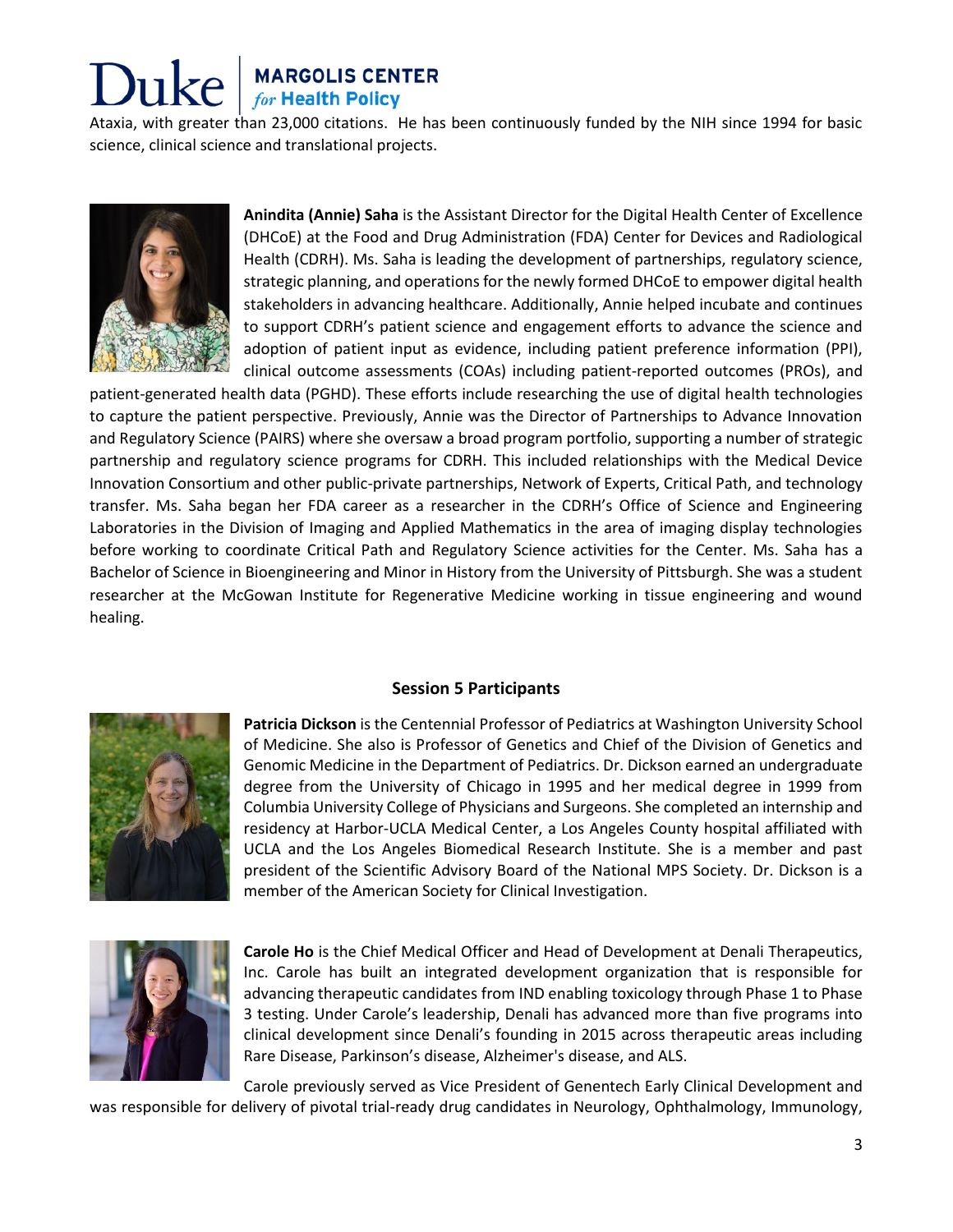### Duke **MARGOLIS CENTER**<br>for Health Policy

and Infectious Disease. During her 8-year tenure at Genentech, Carole held roles with leadership responsibility across multiple early- and late-stage clinical programs including Rituxan® for Wegener's granulomatosis and microscopic polyangiitis and ocrelizumab for Multiple Sclerosis. At Genentech, in collaboration with Banner Health, Carole's team led the initiation of the world's first prevention trial in Alzheimer's disease in participants at risk for dementia due to a genetic mutation.

Carole completed her residency in Neurology at Harvard Medical School at the Massachusetts General Hospital / Brigham and Women's Hospital, where she also served as Chief Resident. She obtained her M.D. from Cornell University and S.B. in Biochemical Sciences from Harvard College. Prior to her Industry career, Carole was on Faculty in the Department of Neurology at Stanford University. Carole currently serves on the Board of Directors of Beam Therapeutics, NGM Therapeutics, and Target ALS.



**Daniel Ory** graduated from Harvard Medical School and trained at MIT before joining the faculty at Washington University in 1995. Over the next two decades his laboratory made fundamental contributions to our understanding of cholesterol biology and Niemann-Pick type C (NPC). Dr. Ory's use of metabolomics for biomarker discovery led to development of new diagnostic markers for NPC, as well as other lysosomal storage disorders. Clinical assays based on these biomarkers have become the worldwide standard for diagnosis of NPC and culminated in a newborn screen that is being piloted in New York. Working closely with the Therapeutics for Rare and Neglected Diseases Program at NIH, Dr. Ory coled development of the Phase 1/2a trial of intrathecal cyclodextrin. Dr. Ory is internationally recognized for this research, has served on numerous Scientific Advisory Boards, including those of the National Niemann-Pick Disease Foundation and the Ara

Parseghian Medical Research Foundation, and was elected to the ASCI, AAP, and as a AAAS fellow. Dr. Ory is currently Chief Medical Officer at Casma Therapeutics, a biotechnology company developing drugs that activate autophagy to treat disease.



**Jie (Jack) Wang** is the team leader for Rare Diseases and Inborn Errors of Metabolism review team in the Division of Translational and Precision Medicine, Office of Clinical Pharmacology (OCP) at the FDA. Dr. Wang also serves as vice chair for review of the Biologics Oversight Board in OCP, steering committee member of OCP's Rare Disease Scientific Interest Group, and member of Immunogenicity Working Group in CDER. He has contributed to drafting multiple policy briefs and guidances in OCP. Dr. Wang first joined the FDA in 2011 and has served as a reviewer and team leader for clinical pharmacology review teams responsible for evaluating IND, NDA and BLA for drugs and biologics in therapeutic areas including dermatology, dentistry, urology, obstetrics, gynecology,

gastroenterology, and inborn errors of metabolism. Dr. Wang received his BS in Pharmacy from Beijing Medical University, MS in Pharmaceutical Sciences from Peking University, and PhD in Pharmaceutics from The Ohio State University. Dr. Wang has authored/co-authored 30 peer-reviewed journal articles and 40 abstracts in the areas of pharmacokinetics, pharmacodynamics, biopharmaceutics, immunogenicity, gene therapy and nanomedicine.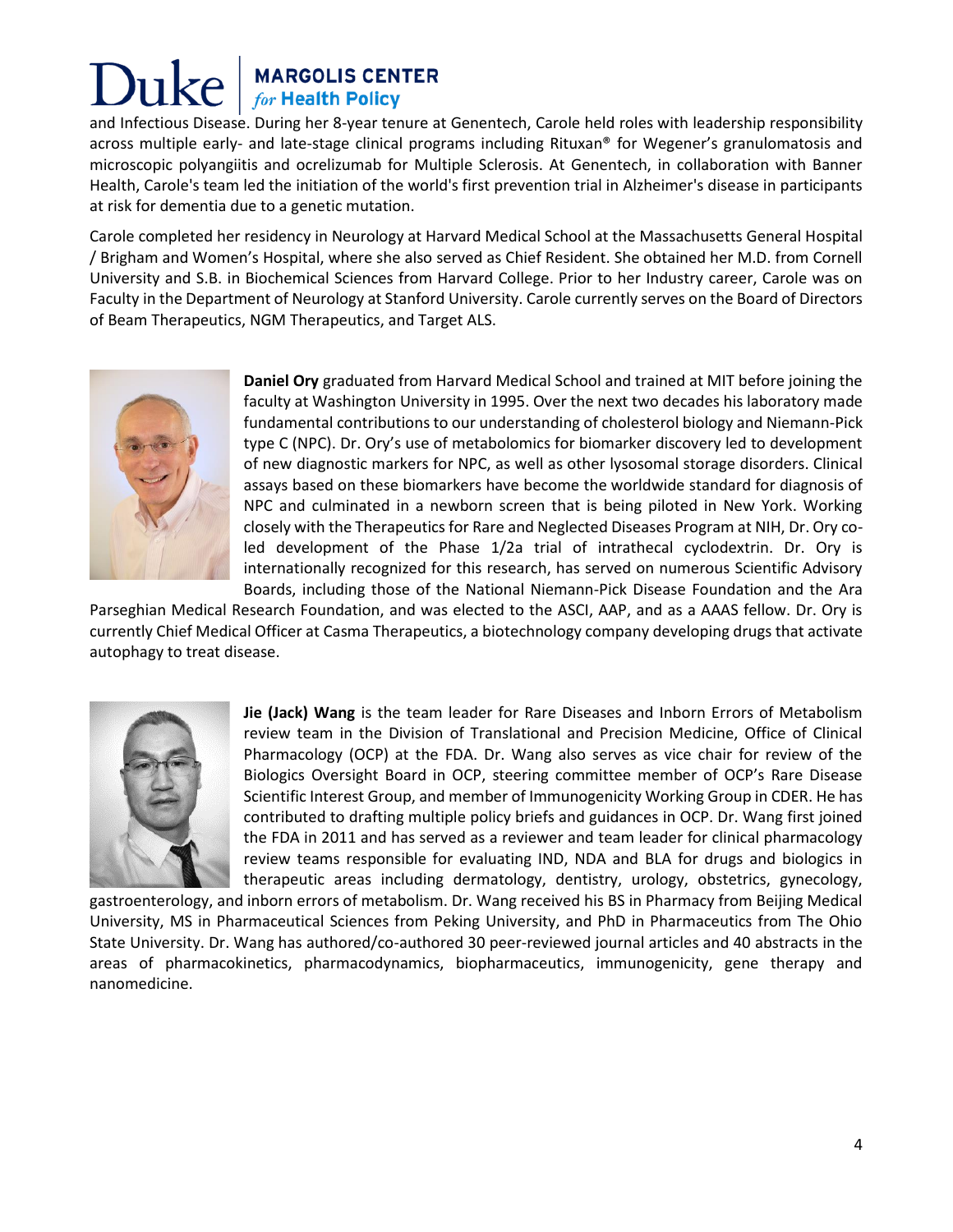### **MARGOLIS CENTER**<br>for Health Policy Duke

#### **Session 6 Participants**



**Debbie Kaflowitz** lives in New Providence, New Jersey, with her husband. She taught for 33 years, three in Brookline, MA, and 30 in Summit, NJ. She retired earlier than she expected to take care of their only child, Rachael, who became very ill her junior year in high school. Debbie and her husband searched for 12 years to find the correct diagnosis. Rachael was finally diagnosed with Niemann-Pick type C, at age 26. Sadly, Rachael passed away on October 25, 2018, at age 33. Now Debbie spends her time helping the NPC community and tutoring children from Syria and Afghanistan.



**Janet Maynard** as the Director of the Office of Rare Diseases, Pediatrics, Urologic and Reproductive Medicine (ORPURM) oversees the development, review, and regulation of applications for drugs and biologic products reviewed within the divisions in ORPURM: The Division of Pediatrics and Maternal Health (DPMH), the Division of Rare Diseases and Medical Genetics (DRDMG), the Division of Urology, Obstetrics and Gynecology (DUOG), and the Division of Pharmacology-Toxicology for Rare Diseases, Pediatrics, Urologic and Reproductive Medicine/Specialty Medicine (DPT-RPURM/SM). Prior to serving as Director, she was the Deputy Director of ORPURM.

Prior to ORPURM, Dr. Maynard was the Director of the Office of Orphan Products Development (OOPD) and oversaw the legislatively mandated designation and grant programs intended to promote the development of products for rare diseases including, orphan drug, rare pediatric disease, and humanitarian use device designation programs, as well as clinical trial, natural history study, and pediatric device consortia grant programs.

Prior to OOPD, she worked in the Center for Drug Evaluation and Research (CDER), where she was a clinical team leader in the Division of Anesthesia, Analgesia, and Addiction Products (DAAAP). Dr. Maynard has been with FDA since 2011, when she joined FDA's Division of Pulmonary, Allergy, and Rheumatology Products (DPARP) as a Medical Officer, before becoming a clinical team leader in DPARP.

Dr. Maynard received her medical degree from Vanderbilt University and completed a residency in internal medicine at Duke Hospital. Subsequently, she completed a fellowship in rheumatology at Johns Hopkins Hospital. During her fellowship, she completed a Master of Health Science at the Johns Hopkins Bloomberg School of Public Health in the Graduate Training Program in Clinical Investigation.



**Jennifer Rodriguez Pippins** as a Clinical Advisor in the Office of New Drug Policy (ONDP) within the Office of New Drugs, advances strategic new drug policy priorities. She leads the development of policy-related guidance, provides internal training on policy-related matters, and advises OND and CDER stakeholders on clinical and regulatory policy issues.

Prior to ONDP, she served as an acting Associate Director for Clinical Programs in the Office of Medical Products and Tobacco (OMPT) within the Office of the Commissioner. She provided clinical expertise to inform OMPT's cross-center initiatives, including work

on youth tobacco cessation and orphan product development.

Prior to OMPT, Dr. Pippins was the Deputy Division Director for Safety in the Division of Metabolism and Endocrinology Products (DMEP) within the Office of New Drugs. As Deputy Director for Safety, she oversaw the division's work on Risk Evaluation and Management Strategies (REMS) both pre- and post-approval, the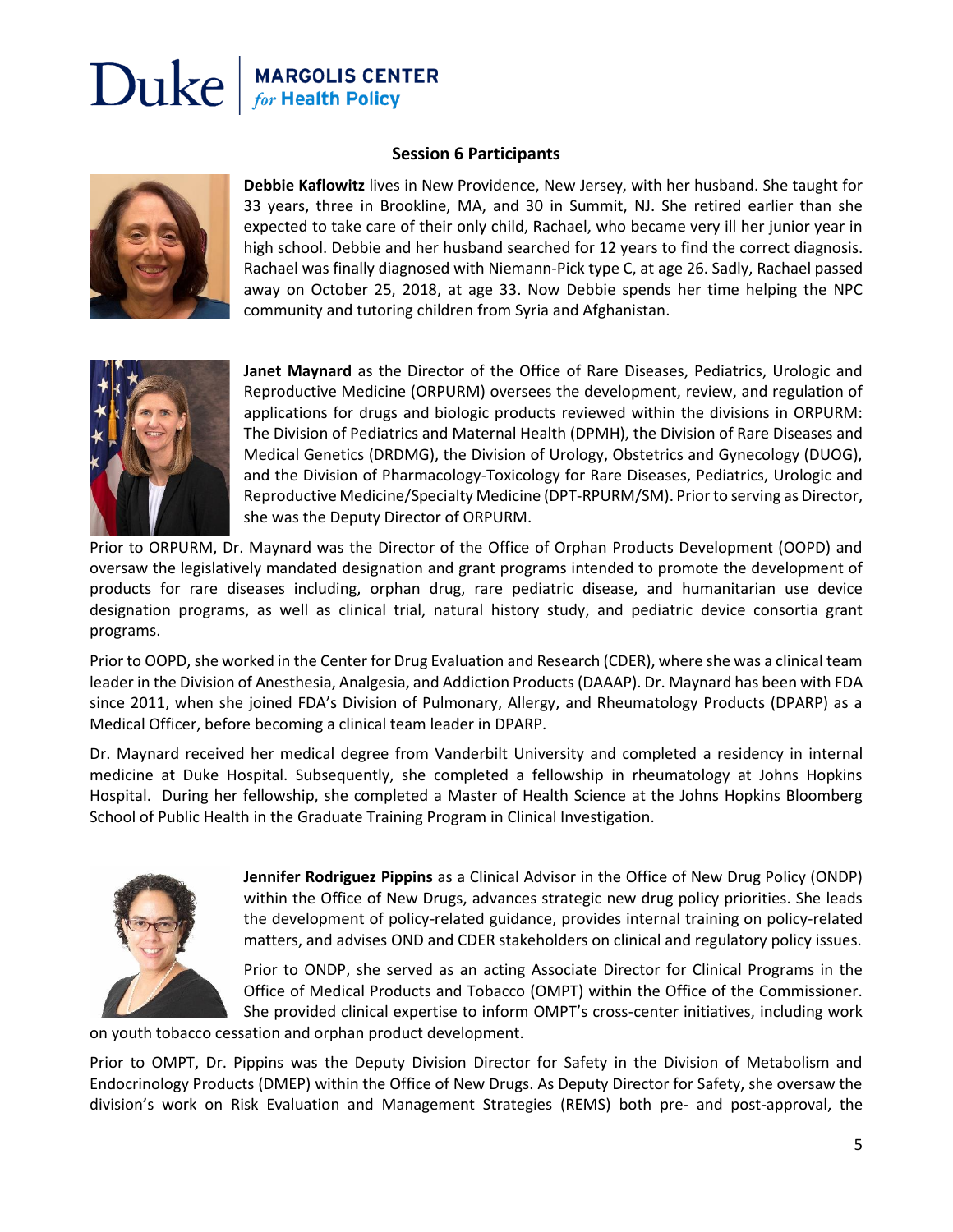# **MARGOLIS CENTER**<br>for Health Policy

evaluation of emerging safety signals, the approval of safety labeling changes, and the issuing of Drug Safety Communications.

Prior to DMEP, Dr. Pippins was a Medical Officer in the Division of Pulmonary, Allergy, and Rheumatology Products (DPARP) which she joined in 2009 upon first arriving at FDA.

Dr. Pippins received her medical degree from Harvard Medical School and completed residency at the Harvard Combined Med/Peds Program. Subsequently, she completed a General Internal Medicine Research Fellowship at Brigham and Women's Hospital. During her fellowship, she completed a Master of Public Health degree with a concentration in Clinical Effectiveness at the Harvard School of Public Health.



**Forbes D. Porter** received his degrees from Washington University in St. Louis and subsequently trained in Pediatrics and Genetics at St. Louis Children's Hospital. He is board certified in Pediatrics and Clinical Genetics. Dr. Porter came to the NIH in 1993 as a postdoctoral fellow in Dr. Heiner Westphal's laboratory and subsequently formed his own research laboratory in the Heritable Disorders Branch of NICHD. Dr. Porter's research at the NIH has been focused on understanding pathophysiological processes underlying human genetic disorders in order to develop and test therapeutic interventions.

Dr. Porter served as the Program Head for the Program on Pediatric Developmental Endocrinology and Genetics from 2011 through 2015. Dr. Porter has been the Director of

the NICHD Molecular Genomics Core and NICHD Clinical Director since 2010. He has also served as the NCATS Clinical Director since 2015. Dr. Porter serves on multiple medical/scientific advisory boards corresponding to the rare disorders studied by his section. Dr. Porter was elected to the Association of American Physicians in 2019.



**Sean K. Recke** is a STEM teacher at Salisbury Middle School. He and his wife Amy have three children: Josh, Katie, and Adam. Adam was diagnosed with NPC at age six and is now 22 years old. Adam is taking Zavesca and has been part of the NPC natural history study since the age of six. Adam has had 143 lumbar punctures and was the first patient in the IV Trial of adrabatadex.



**Steve Romano** is a seasoned pharmaceutical executive with deep leadership experience in research and development, regulatory and medical affairs, corporate strategy and portfolio management. He has led organizations and product development teams in a wide range of therapeutic and disease areas, successfully bringing innovative medicines to patients. He is a strong business partner, valued for his strategic thinking, succinct advice and sound judgment.

Dr. Romano has served as EVP, Chief Scientific Officer of Mallinckrodt Pharmaceuticals since 2015. He is responsible for Science & Technology and has been instrumental in

building a premier organization comprising centers of excellence in R&D, Medical Affairs, Pharmacovigilance & Drug Safety, Regulatory Affairs, Health Economics & Outcomes Research (HEOR), Development Operations, and Device Engineering. Current areas of therapeutic focus include hepatology, burns and other areas of critical care, and immunology. As an Executive Committee member, he is instrumental in implementing Mallinckrodt's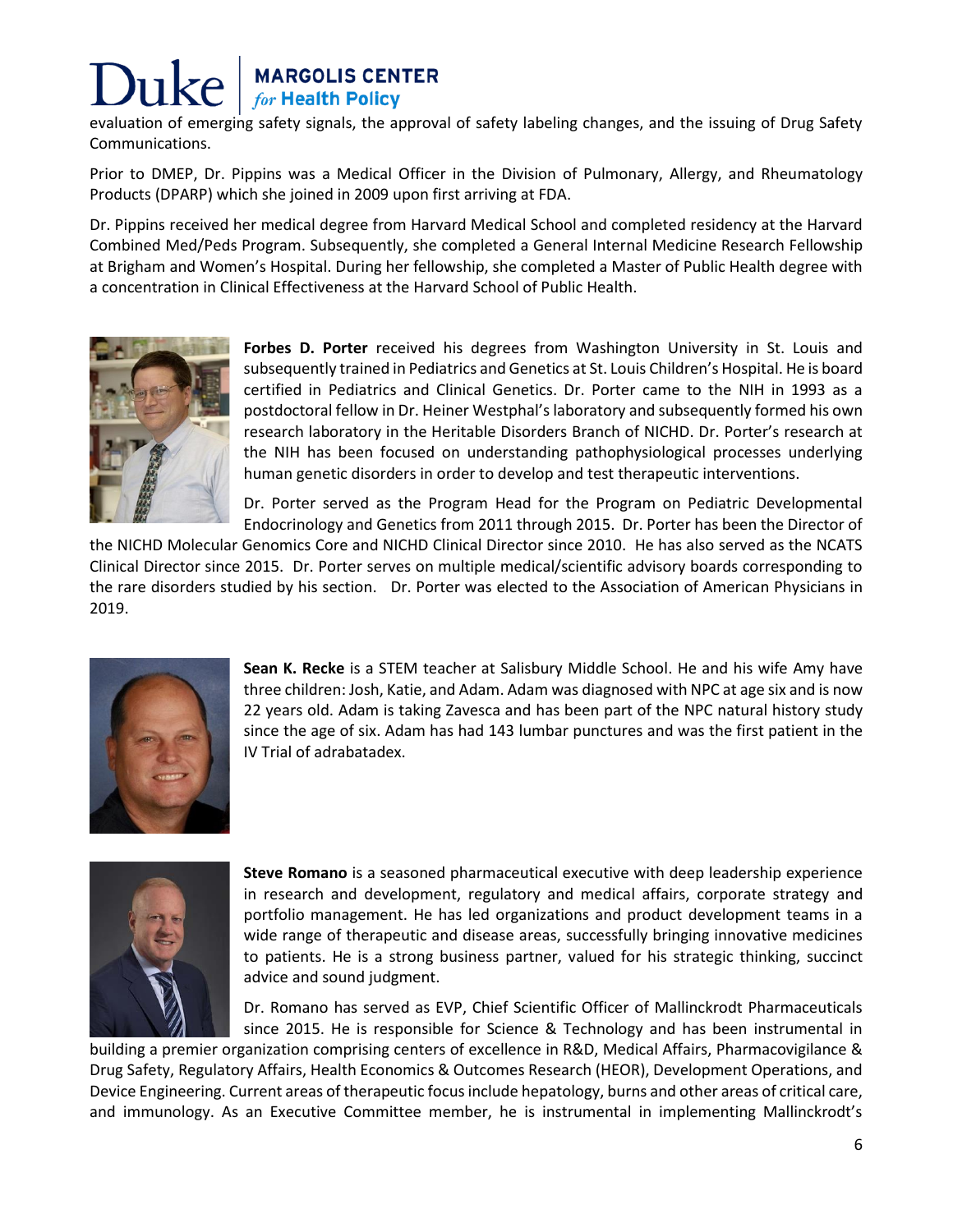# **MARGOLIS CENTER**<br>for Health Policy

strategic vision to establish a pipeline of innovative pharmaceutical products spanning all phases of drug development.

Dr. Romano's leadership experience has included professional societies, most notably the International Society of CNS Trials and Methodology (ISCTM), of which he was a founding member and a past president, and the National Pharmaceutical Council (NPC), where he currently serves as Chair of the Board of Directors for 2021- 2022. Dr. Romano is also a non-executive Board member of Silence Therapeutics, a leading RNA therapeutics company, and a non-executive Board member of Evolution Research Group LLC, an independently held clinical research site company.

Prior to Mallinckrodt, Dr. Romano served as Senior Vice President, Head of Global Medicines Development at Pfizer, Inc., where he was responsible for overseeing development of Pfizer's Global Innovative Pharmaceuticals portfolio in the areas of inflammation, immunology, cardiovascular, metabolic, neuroscience, pain, renal and rare diseases. As a member of Pfizer's Portfolio Strategy and Investment (PSI) Committee, which governs pipeline investments and strategic R&D priorities, he ensured the company was investing and focusing its scientific resources in the areas with the most potential.

Dr. Romano has been a board-certified psychiatrist since 1990, and after completing his residency and fellowship at New York Hospital-Cornell Medical Center, he continued as a faculty member of the medical school for six additional years. He received his Doctor of Medicine from the University of Missouri-Columbia in 1985 and earned a Bachelor of Arts in Biology and English Literature from Washington University in St. Louis in 1981.



#### **Moderators**

**Mark McClellan** is the Robert J. Margolis, M.D., Professor of Business, Medicine and Policy and Director of the Duke-Margolis Center for Health Policy. Dr. McClellan is a doctor and an economist who has addressed a wide range of strategies and policy reforms to improve health care, including payment reform to promote better outcomes and lower costs, methods for development and use of real-world evidence, and strategies for more effective biomedical innovation. Before coming to Duke, he served as a Senior Fellow in Economic Studies at the Brookings Institution, where he was Director of the Health Care Innovation and Value Initiatives and led the Richard Merkin Initiative on Payment Reform and Clinical Leadership. He also has a highly distinguished record in public service and academic research. An independent director on the boards of Johnson & Johnson, Cigna, Alignment Healthcare, and PrognomIQ, Dr. McClellan co-chairs the Guiding Committee for

the Health Care Payment Learning and Action Network and serves as an advisor for Arsenal Capital Partners, Blackstone Life Sciences, and MITRE.



**Christina Silcox** is the Digital Health Policy Fellow at the Duke-Margolis Center for Health Policy, working on policy solutions to advance innovation in health and health care and improve regulation, reimbursement, and long-term evaluation of medical products, with a focus on digital health. Dr. Silcox's portfolio includes multiple areas in digital health policy and real-world evidence, with a focus on medical devices. Currently, she is concentrating on challenges to regulating and adopting artificial intelligence-enabled software as a medical device, using mHealth to collect real-world data, and characterizing real-world data quality and relevancy. Her projects have included the use of patient-

generated health data in medical device evaluations, the exploration of value-based payments for medical devices, and the convening the National Evaluation System for health Technology (NEST) Planning Board.